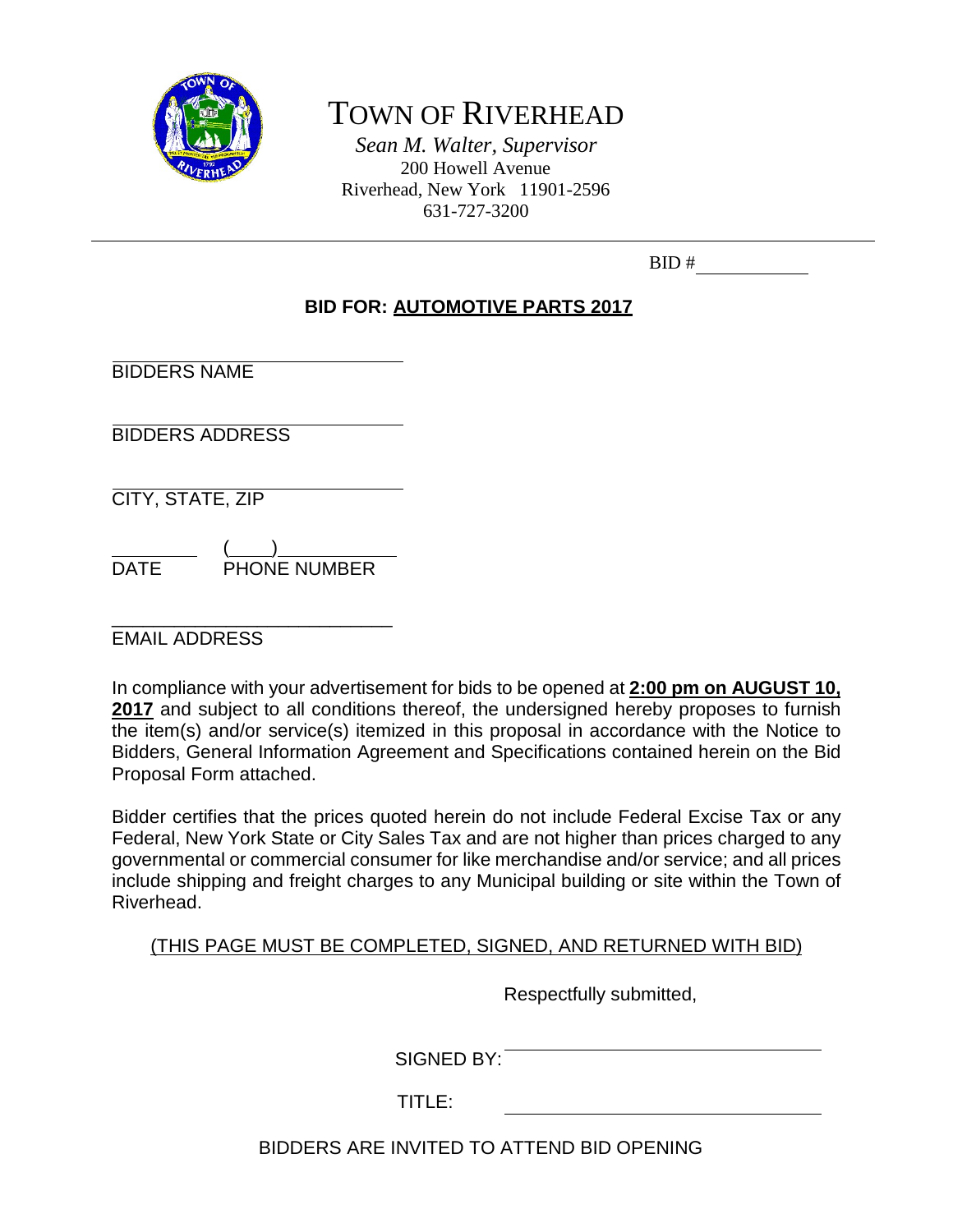## **TOWN OF RIVERHEAD NOTICE TO BIDDERS**

Sealed bids for **AUTOMOTIVE PARTS 2017** will be received by the Office of the Town Clerk at Riverhead Town Hall, 200 Howell Avenue, Riverhead, New York on or before **2:00 pm on August 10<sup>th</sup>, 2017** at which time they will be publicly opened and read aloud.

Specifications and guidelines for submission of bids are available on the Town website at [www.townofriverheadny.gov,](http://www.townofriverheadny.gov/) click on "Bid Requests" beginning **July 13, 2017**.

All bids must be submitted on the bid form provided. Any and all exceptions to the Specifications must be listed on a separate sheet of paper, bearing the designation "**EXCEPTIONS TO THE SPECIFICATIONS**" and be attached to the bid form.

All bids must be submitted to the Town Clerk's Office, at the address stated above, in a sealed envelope clearly marked **"AUTOMOTIVE PARTS 2017"**. Proposals must be received by the Office of the Town Clerk by no later than **2:00 pm August 10, 2017**.

Please take notice that the Town Board reserves the right to reject in whole or in part any or all bids, waive any informality in the bids, and accept the bid which is deemed most favorable in the interest of the Town of Riverhead. The Town Board will use its discretion to make judgmental determination as to its best estimate of the lowest bidder. Note: Bid responses must be delivered to the Office of the Town Clerk at the address above. The Town may decline to accept, deem untimely, and/or reject any bid response/proposal that is not delivered to the Office of the Town Clerk.

> BY ORDER OF THE RIVERHEAD TOWN BOARD DIANE M. WILHELM, TOWN CLERK RIVERHEAD, NY 11901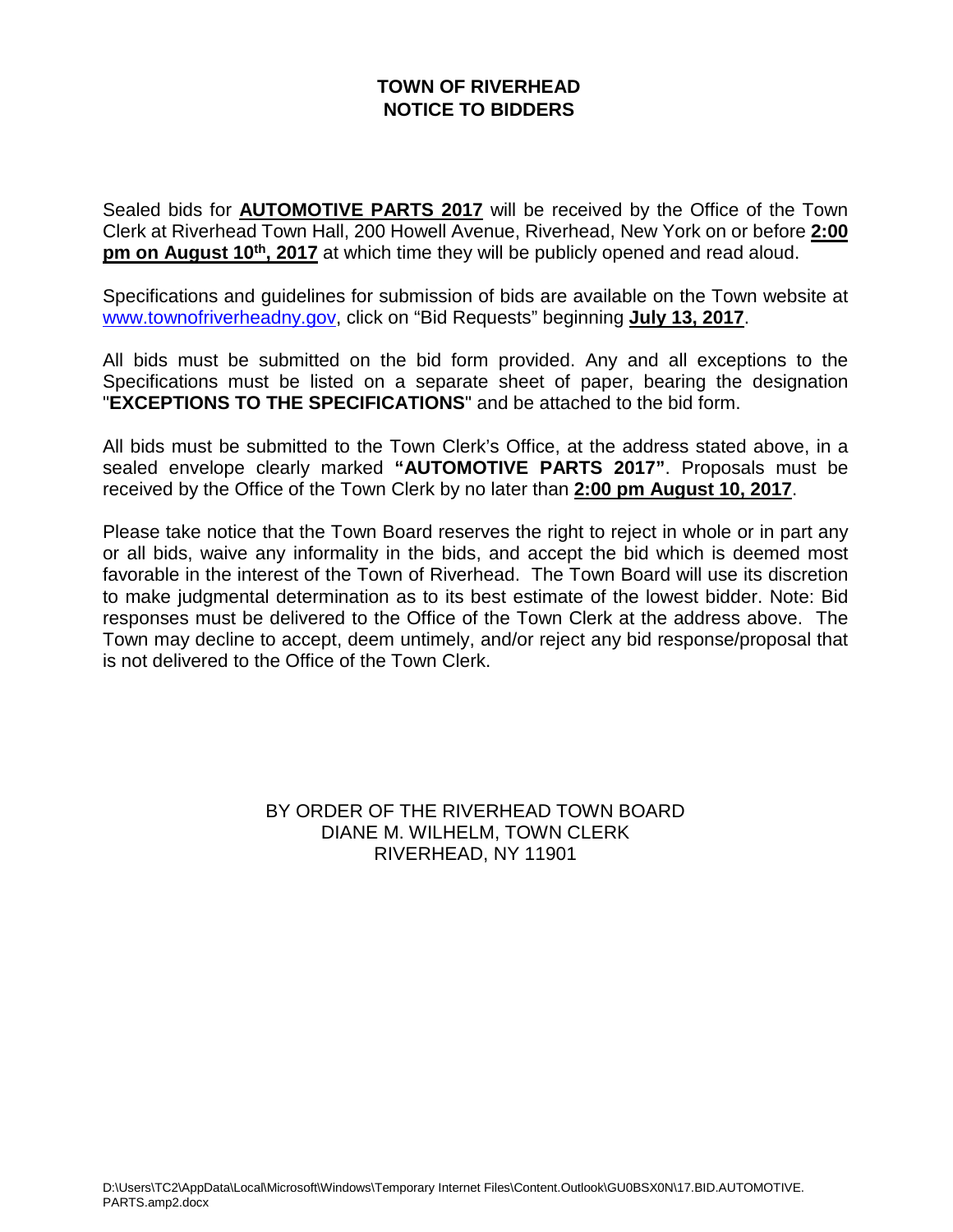## **TOWN OF RIVERHEAD BID SPECIFICATION**

## **AUTOMOTIVE PARTS 2017**

### **I. GENERAL BID SPECIFICATIONS**

#### **1. General Instructions**

Bidders shall be responsible to carefully examine the bid specifications. These specifications require the doing of all things necessary or proper for, or incidental to the furnishing and delivery of said parts/equipment and associated components. All things not expressly mentioned in these specifications, but involved in carrying out their intent are required by these bid specifications; and the vendor shall perform the same as though they were specifically mentioned, described and delineated. Read all documents contained in the bid specifications.

Bidders are responsible for submitting their bids to the appropriate location at or prior to the time indicated in the specifications. **No bids will be accepted after the designated time or date indicated in the bid specifications.** It is suggested that registered mail be used to submit bids. Delay in mail delivery is not an exception to the receipt of a bid.

A copy of the official bid documents may be obtained at the Town's website: www.townofriverheadny.gov. In addition to obtaining the official bid documents, any and all addendum pertaining to a particular bid or RFP are posted on the Town website referenced above-log and scroll to bid for **AUTOMOTIVE PARTS 2017**. It is incumbent upon all potential bidders to view all posted addenda prior to the bid close date.

Any questions or clarification to the bid specifications or technical specifications must be submitted in writing to the Purchasing Agent at 200 Howell Ave., Riverhead, NY 11901 or by email to: [tague@townofriverheadny.gov](mailto:tague@townofriverheadny.gov) prior to the bid opening, **unless otherwise stated\*.** Such questions must be in the possession of the Purchasing Agent at least 72 hours prior to the bid opening, **unless otherwise stated\*. Verbal questions will not be entertained.** 

**Bidders must submit one original copy of their bids.** The original must be sealed and clearly marked **"AUTOMOTIVE PARTS 2017".** All bids shall be made out on the proposal forms attached hereto and all the attached certificates must be completed and signed in compliance with the provisions of Section 103-d of the New York State General Municipal Law. All bids must be filled out in ink, or be typewritten. Bids submitted in pencil will be rejected as unresponsive. Bids which have been corrected by white out or cross out, and have not been initialed and/or dated will be rejected as unresponsive. Bid Responses may be rejected if they show any omission, irregularity, alteration of form, addition, condition, unresponsiveness, or unbalance.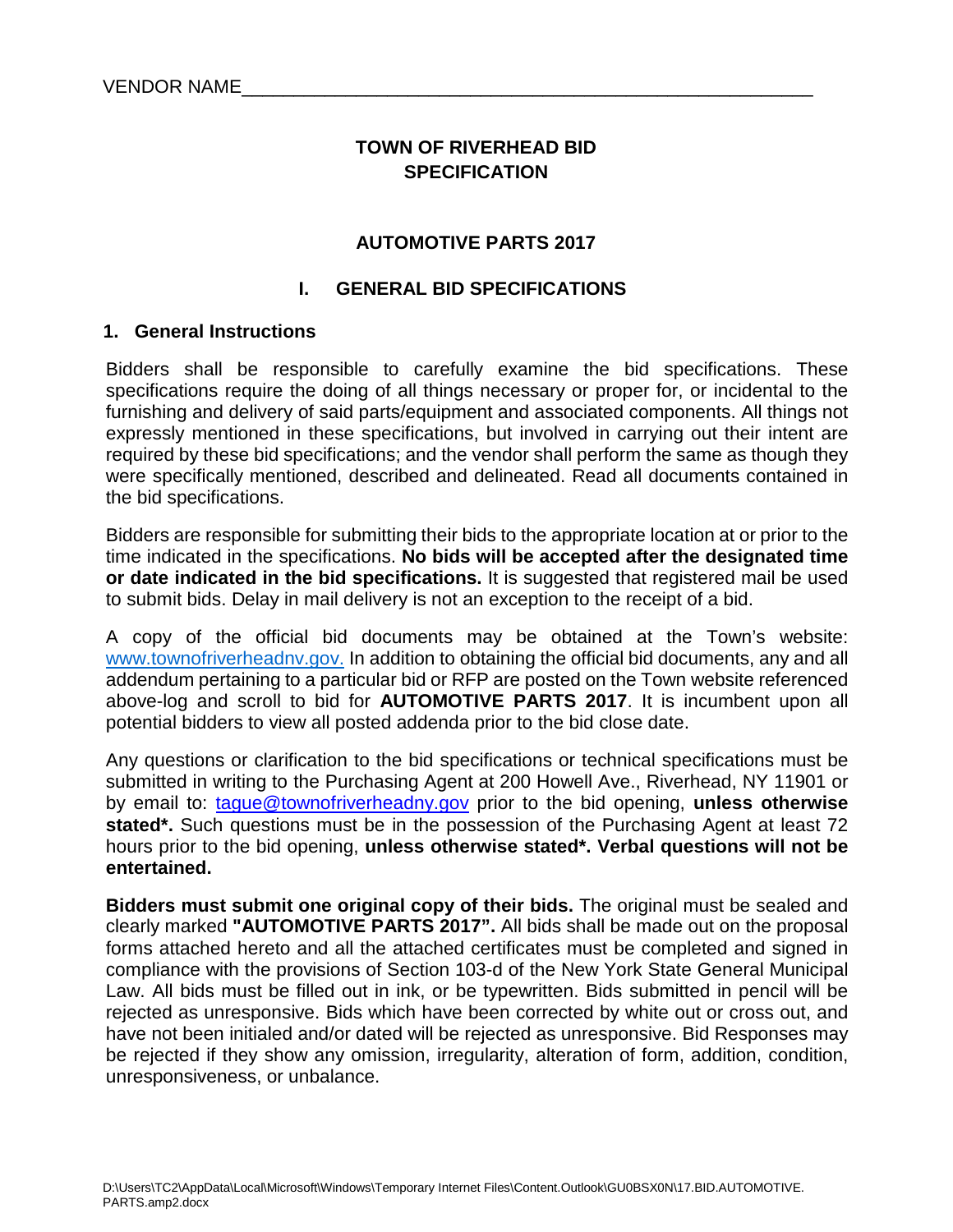Samples may be requested by the Town for the purpose of product evaluation. It is understood that samples will be provided at **no** charge to the Town and will be returned, when requested, within 30 days after the evaluation is completed, at the expense of the vendor. All samples left longer than 30 days after the evaluation period will be discarded.

The Purchasing Agent, and/or his/her designee, shall be the only one authorized to make changes or alterations to anything contained in these specifications. As stated above, any changes shall be posted as an addendum on the following website: [www.townofriverheadny.gov.](http://www.townofriverheadny.gov/) The Purchasing Agent reserves the right to reject all bids, parts of all bids, or all bids for any one or more items or contractual services included in the proposed contract, when such rejection is in the best interest of the Town. The contract will be awarded to the RESPONSIBLE BIDDER offering the best price, availability to supply good/parts within the requested time frames, and location/proximity to the Town's Municipal Garage. A responsible bidder is a manufacturer, producer, dealer, vendor, or bona fide manufacturer's agent who has demonstrated judgment and integrity, is of good reputation, experienced in his work, whose record of past performance in the trade is established as satisfactory, and whose financial status is such to provide no risk to the Town of Riverhead in its contractual relations.

No bidder may withdraw a bid within forty-five (45) days after the actual date of the bid opening. Any bidder who does not honor their bid within the forty-five (45) days may be barred from bidding in any jurisdiction in New York State.

Any bidder, contractor, or manufacturer who, in the course of his work, uses or supplies products which may be toxic or harmful, shall provide an MSDS to the Town of Riverhead Purchasing Department prior to the use of those products by the Town or the contractor.

Bidders who are required to adhere to the prevailing wage schedule shall obtain and maintain a current schedule from the New York State Department of Labor for the entire term of the contract. The Town may audit adherence to this schedule at any time during or after the contract period.

By submission of this bid, each bidder and each person signing on behalf of any bidder certifies, and in the case of a joint bid each party thereto certifies as to its own organization, under penalty of perjury, that to the best of its knowledge and belief that each bidder is not on the list created pursuant to paragraph (b) of subdivision 3 of section 165-a of the state finance law.

## **2. Bid Costs and Expenses**

 The Town of Riverhead will not pay any costs incurred by any CONTRACTOR associated with any aspect of responding to the request for bids, including bid preparation, printing or delivery, or negotiation process.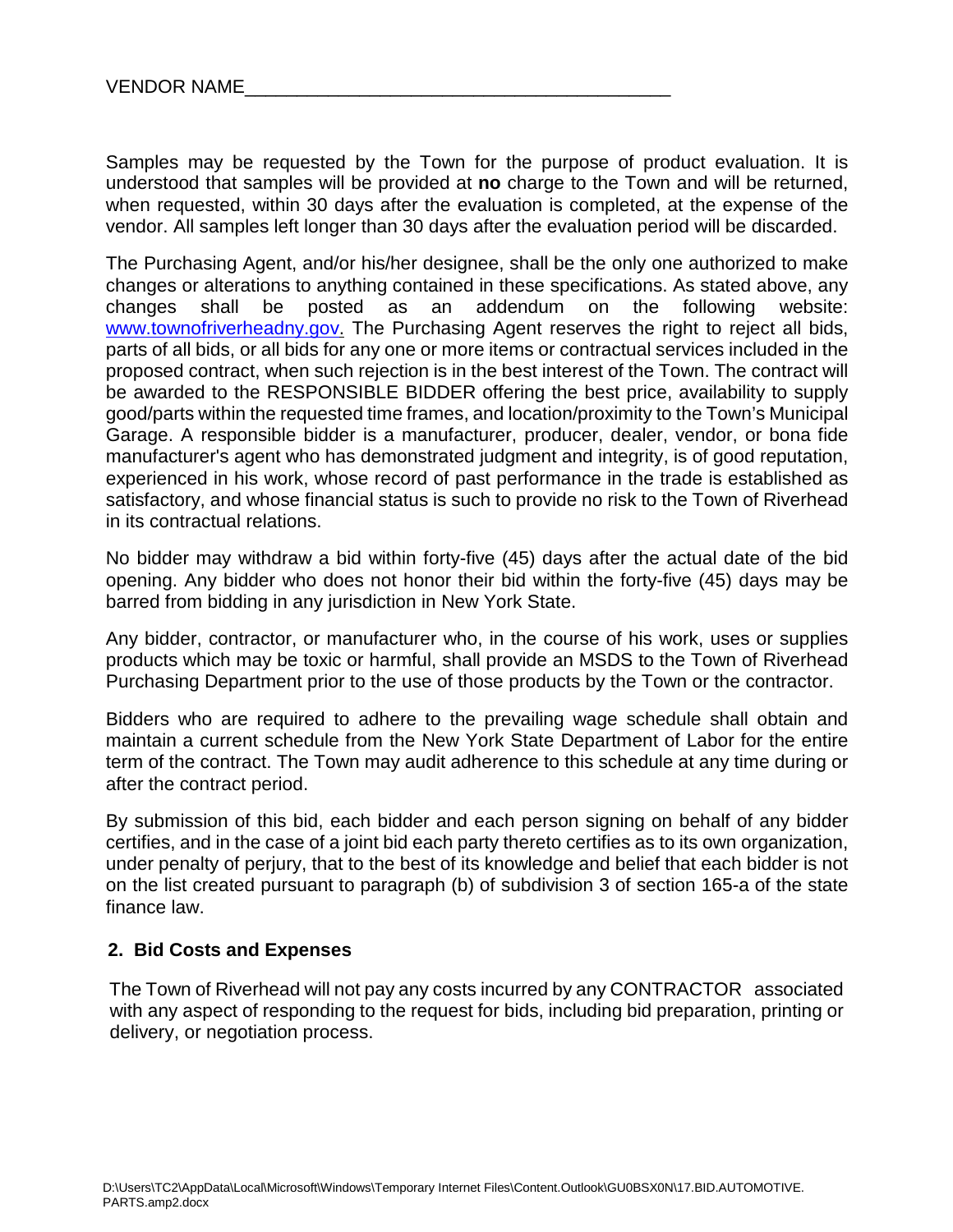## **3. Bid Expiration Date**

Prices quoted in the bid shall remain fixed and binding on the Bidder for at least one (1) year from the date of the signed contract. The Town of Riverhead reserves the right to ask for an extension of time if needed.

## **4. Non-Conforming Bids**

Non-conforming Bids will not be considered. Non-conforming bids are defined as those that do not meet the requirements of the bid specification. The determination of whether a bid requirement is substantive or a mere formality shall reside solely within the Town of Riverhead.

#### **5. Sub-Contracting**

The CONTRACTOR selected shall be solely responsible for contractual performance and CONTRACTOR assumes all responsibility for the quality of work performed under this contract.

#### **6. Discrepancies and Omissions**

CONTRACTOR is fully responsible for the completeness and accuracy of their bid, and for examining this bid and all addenda. Failure to do so will be at the sole risk of CONTRACTOR. Should CONTRACTOR find discrepancies, omissions, unclear or ambiguous intent or meaning, or should any questions arise concerning this request for bid, CONTRACTOR shall notify the PURCHASING AGENT, in writing, of such findings at least five (5) days before the bid opening. This will allow issuance of any necessary addenda. It will also help prevent the opening of a defective bid and exposure of CONTRACTOR'S bid upon which award could not be made. All unresolved issues should be addressed in the bid. Protests based on any omission or error, or on the content of the solicitation, will be disallowed if these faults have not been brought to the attention of the Designated Contact, in writing, no later than five (5) calendar days prior to the time set for opening of the bids.

## **7. Town's Right to Reject Bids**

The Town reserves the right to accept or reject any or all bids or any part of any bid, to waive defects, technicalities or any specifications (whether they be in the Town's specifications or CONTRACTOR'S response), to sit and act as sole judge of the merit and qualifications of each product offered, or to solicit new bids on the same project or on a modified project which may include portions of the originally proposed project as the Town may deem necessary in the best interest of the Town.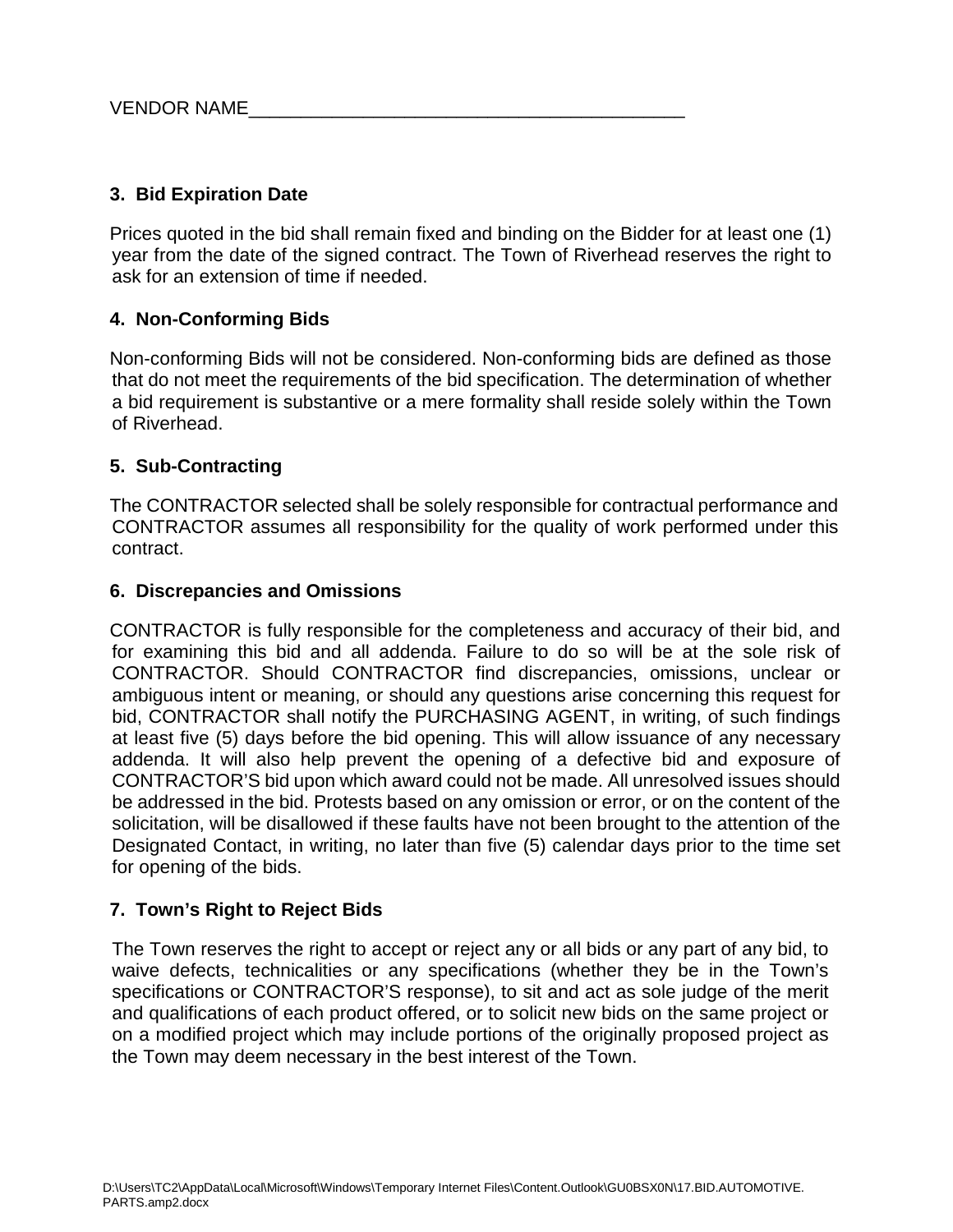## **8. Town's Right to Cancel Solicitation**

The Town reserves the right to cancel this solicitation at any time during the procurement process, for any reason or for no reason. The Town makes no commitments expressed or implied, that this process will result in a business transaction with any CONTRACTOR.

## **9. Notification of Withdrawal of Bid**

CONTRACTOR may modify or withdraw its bid by written request, provided that both bid and request is received by the Town prior to the bid due date. Bids may be re-submitted in accordance with the Bid Notice due date in order to be considered further. Bids become the property of the Town at the bid submission deadline. All bids received are considered firm offers at that time.

## **10. Exceptions to the Bid Specifications**

Any exceptions to the Bid Specifications or the Town's terms and conditions, must be highlighted and included in writing in the bid. Acceptance of exceptions is within the sole discretion of the evaluation of the Town.

## **11. Award of Contract**

The final award of a contract is subject to approval by the Town. The Town has the sole right to select the successful CONTRACTOR(S) for award, to reject any bid as unsatisfactory or non- responsive, to award a contract to other than the lowest priced bid, to award multiple contracts, or not to award a contract. Notice in writing to a CONTRACTOR of the acceptance of its bid by the Town will constitute a contract, and no CONTRACTOR will acquire any legal or equitable rights or privileges until the occurrence of such event.

## **12. Contract Terms and Conditions**

The term of the contract between the successful bidder and the Town shall be for one (1) year. At the end of the contract period, the contract may be extended (not to exceed 1 one (1) year extension) upon the same terms and conditions at the sole discretion of the Town of Riverhead and with the consent of the vendor. The Town also reserves the right to cancel this contract at any time without notice.

## **13. Independent Contractors**

The parties to the contract shall be independent contractors to one another, and nothing herein shall be deemed to cause this agreement to create an agency, partnership, joint venture or employment relationship between parties. Each party shall be responsible for compliance with all applicable workers compensation, unemployment, disability insurance, social security withholding and all other similar matters. Neither party shall be liable for any debts, accounts, obligations or other liability whatsoever of the other party or any other obligation of the other party to pay on the behalf of its employees or to withhold from any compensation paid to such employees any social benefits, workers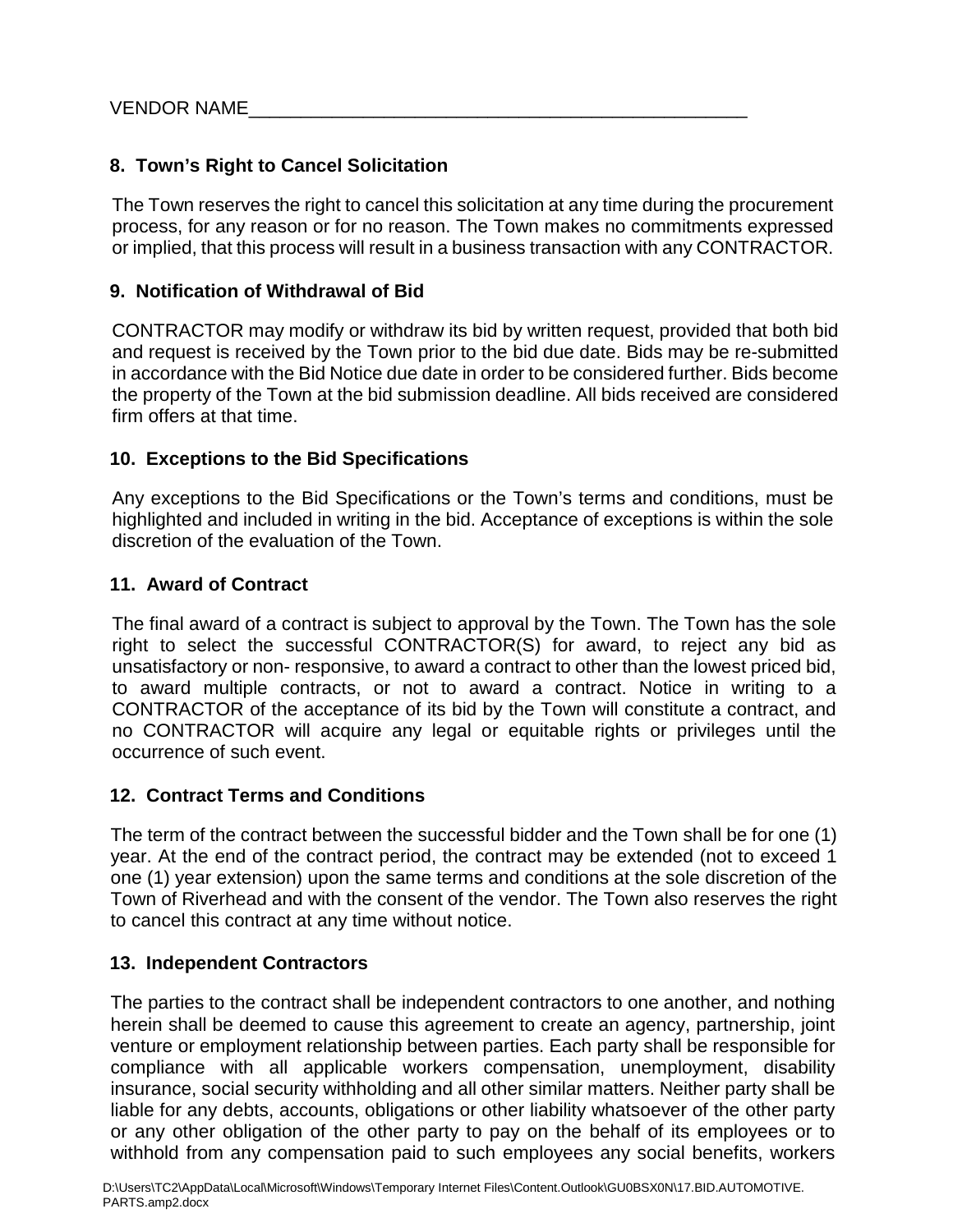compensation insurance premiums or any income or other similar taxes.

VENDOR NAME

## **14. Licenses and Permits**

In performance of the contract, the CONTRACTOR will be required to comply with all applicable federal, state and local laws, ordinances, codes, and regulations. The cost of permits and other relevant costs required in the performance of the contract shall be borne by the successful CONTRACTOR. The CONTRACTOR shall be properly licensed and authorized to transact business in the State of New York.

## **15. Notice**

Any notice to the Town of Riverhead required under the contract shall be sent to:

#### **Mary Ann Tague, Purchasing Agent Town of Riverhead 200 Howell Avenue Riverhead, NY 11901**

## **16. Indemnification**

a. General Indemnification**:**

By submitting a bid, the proposing CONTRACTOR agrees that in the event it is awarded a contract, it will indemnify and otherwise hold harmless the Town of Riverhead, its agents and employees from any and all liability, suits, actions, or claims, together with all costs, expenses for attorney's fees, arising out of the CONTRACTOR'S its agents and employees' performance work or services in connection with the contract, regardless of whether such suits, actions, claims or liabilities are based upon acts or failures to act attributable, whole or part, to the Town, its employees or agents.

b. Insurance

i. CONTRACTOR recognizes that it is operating as an independent contractor and that it is liable for any and all losses, penalties, damages, expenses, attorney's fees, judgments, and/or settlements incurred by reason of injury to or death of any and all persons, or injury to any and all property, of any nature, arising out of the CONTRACTOR'S negligent performance under this contract, and particularly without limiting the foregoing, caused by, resulting from, or arising out of any act of omission on the part of the CONTRACTOR in their negligent performance under this contract.

The CONTRACTOR shall maintain such insurance as will protect against claims under Worker's Compensation Act and from any other claims for damages for personal injury, including death, which may arise from operations under this contract. The CONTRACTOR is an independent contractor and is not an employee of the Town of Riverhead.

ii. During the term of this contract, the CONTRACTOR shall, at its own expense, carry insurance minimum limits as set forth above.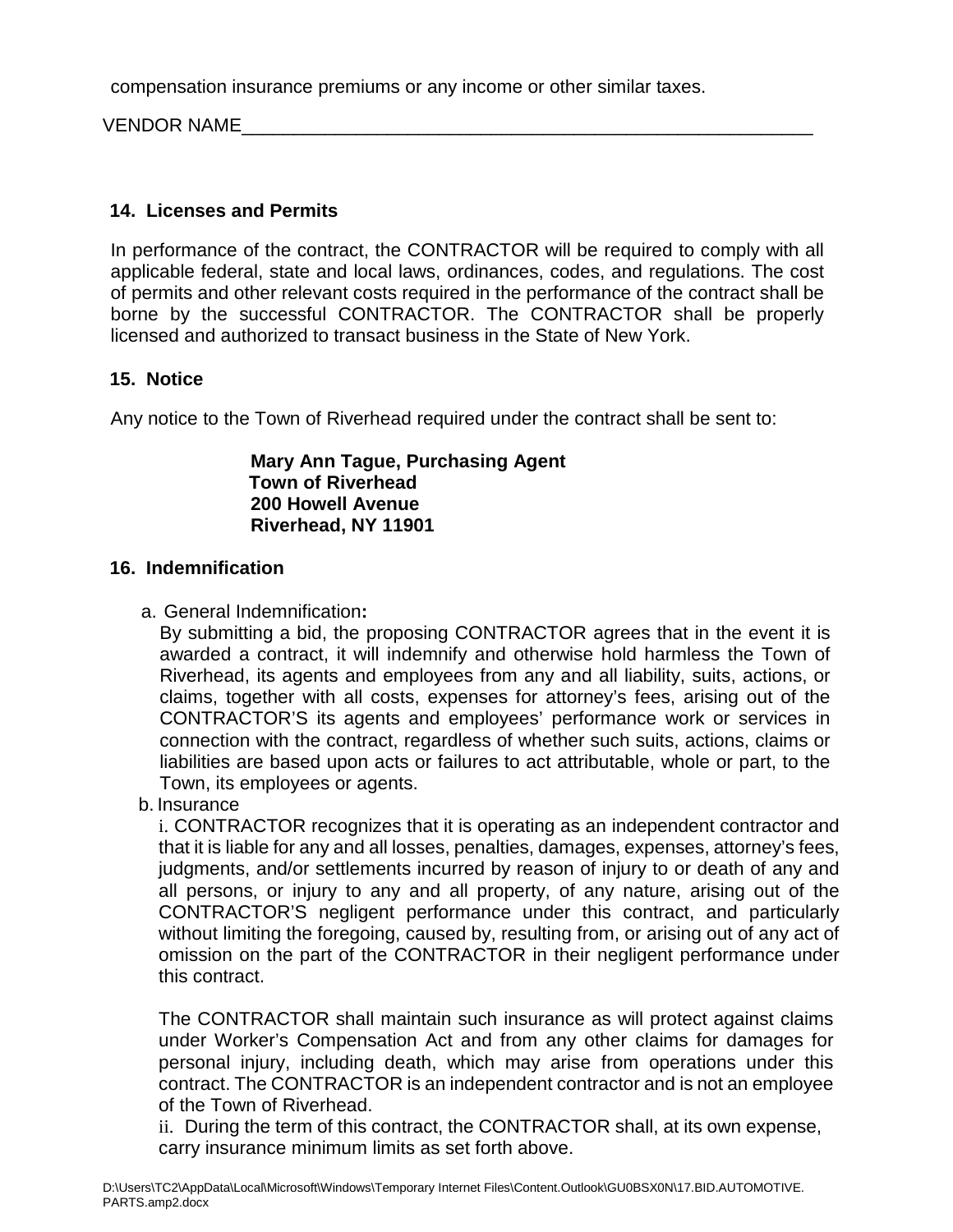VENDOR NAME

## **17. Piggybacking Clause Method of Award**

The contract, if awarded, will be to the lowest responsive/responsible bidder(s) in part or in whole who meet(s) all the terms of the specifications. The TOWN guarantees no minimum or maximum purchases or contracts as a result of award of this bid. The Town of Riverhead reserves the right to allow all municipal and not for profit organizations authorized under the General Municipal Laws of the State of New York, to purchase any goods and/or services awarded as a result of this bid in accordance with the latest amendments to NYS GML 100 through 104. However, it is understood that the extension of such contracts are at the discretion of the vendor and the vendor is only bound to any contract between the Town of Riverhead and the vendor. Additionally, the TOWN reserves the right to purchase any goods or services included as a part of this bid from any means legally available to it.

## **II. BID SPECIFICATIONS**

#### **1. Scope**

The Town of Riverhead seeks vendors, who are authorized by the Ford Motor Company (Ford) to distribute original equipment manufacturer (OEM) parts, for the supply (pick-up) and delivery of Ford OEM parts for Town of Riverhead owned vehicles. The parts are listed below and in the attached Bid Response Form. The Town's Municipal Garage Department, and as may be overseen by the Purchasing Director, will be the Department responsible for the ordering of, pick up, schedule delivery of, and installation of the parts necessary for Town owned vehicles, including vehicles necessary for Police, Engineering, Buildings & Grounds etc.

## **2. Pricing & Bid Award**

- a. Bidders **must submit their bid** based upon the Discount from their List Price that is in effect at the time and date of bid opening. The discount shall remain in effect throughout the term of the contract. The discount and price quoted shall include all delivery costs or in the alternative be net FOB any point in the Town of Riverhead, New York.
- b. The Town will evaluate all bids based upon price, discount, type or quantity of supplies available on hand, and proximity to Town Municipal Garage and make one or more than one award to such bids deemed in the best interest of the Town.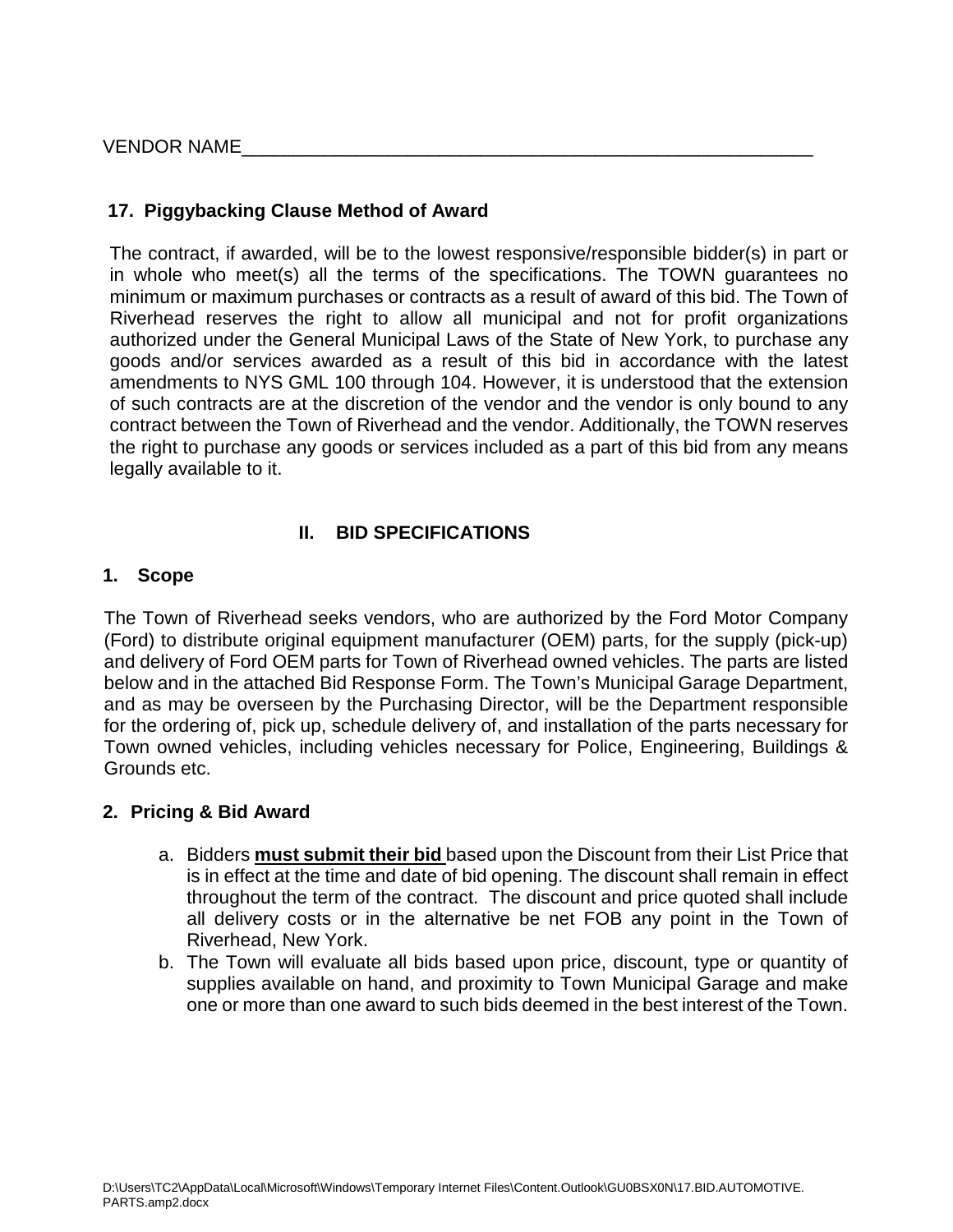## **3. Quality and Quantities**

- a. All goods (parts/equipment) delivered shall be the manufacturer's current models unless otherwise specified by the Town, and shall be delivered ready in all aspects to be placed in normal operating service. The vendor warrants and guarantees the parts herein specified, including all associated parts furnished, against any defects in design, workmanship and materials.
- b. The Town intends to purchase at least one (1) unit/part under this contract if funding allows but may order less or more, if necessary. However, the contractor must furnish the quantity actually ordered.

## **4**. **Warranty & Inspection of Parts/Equipment**

- a. The Successful Bidder warrants any goods furnished shall be of the highest quality, shall comply with specifications, and shall be free from all defects in workmanship and materials for at least one (1) year. Any defective goods shall be immediately replaced free of cost to the Town. The Town reserves the right to use original manufacturer garages for items that are currently under new car warranty provisions.
- b. The TOWN OF RIVERHEAD's representatives, upon approval by the contractor and manufacturer, shall have the right and shall be at the liberty to inspect, with the cooperation of the contractor and manufacturer, all materials and workmanship at any time during the manufacturing process and shall have the right to reject all materials and workmanship which do not conform with the specifications. The Town is under no duty to make such inspection; and if such inspection is made or not made, the contractor shall not be relieved of any obligation to furnish materials and workmanship strictly in accordance with specifications. All reports shall be submitted to the contractor and the manufacturer.

## **5. Pick Up & Delivery**

- a. Due to the Town's desire to have the option to pick-up of parts or schedule delivery, the Town seeks a vendor located within 15 miles of the Town Municipal Garage.
- b. Successful Bidder shall guarantee that all "in stock" OEM parts shall be available for pickup during normal business hours Monday through Friday or provide same day delivery within four hours of placement of order "for delivery" to the following location:

Municipal Garage 1412 Old Country Road, Riverhead, NY 11901

\*The Town reserves the right to add or delete locations during the life of the Contract. Note, vendor may accept credit card or "on-account" only- no cash payments shall be accepted. (See "Invoice & Payment" provisions set forth below).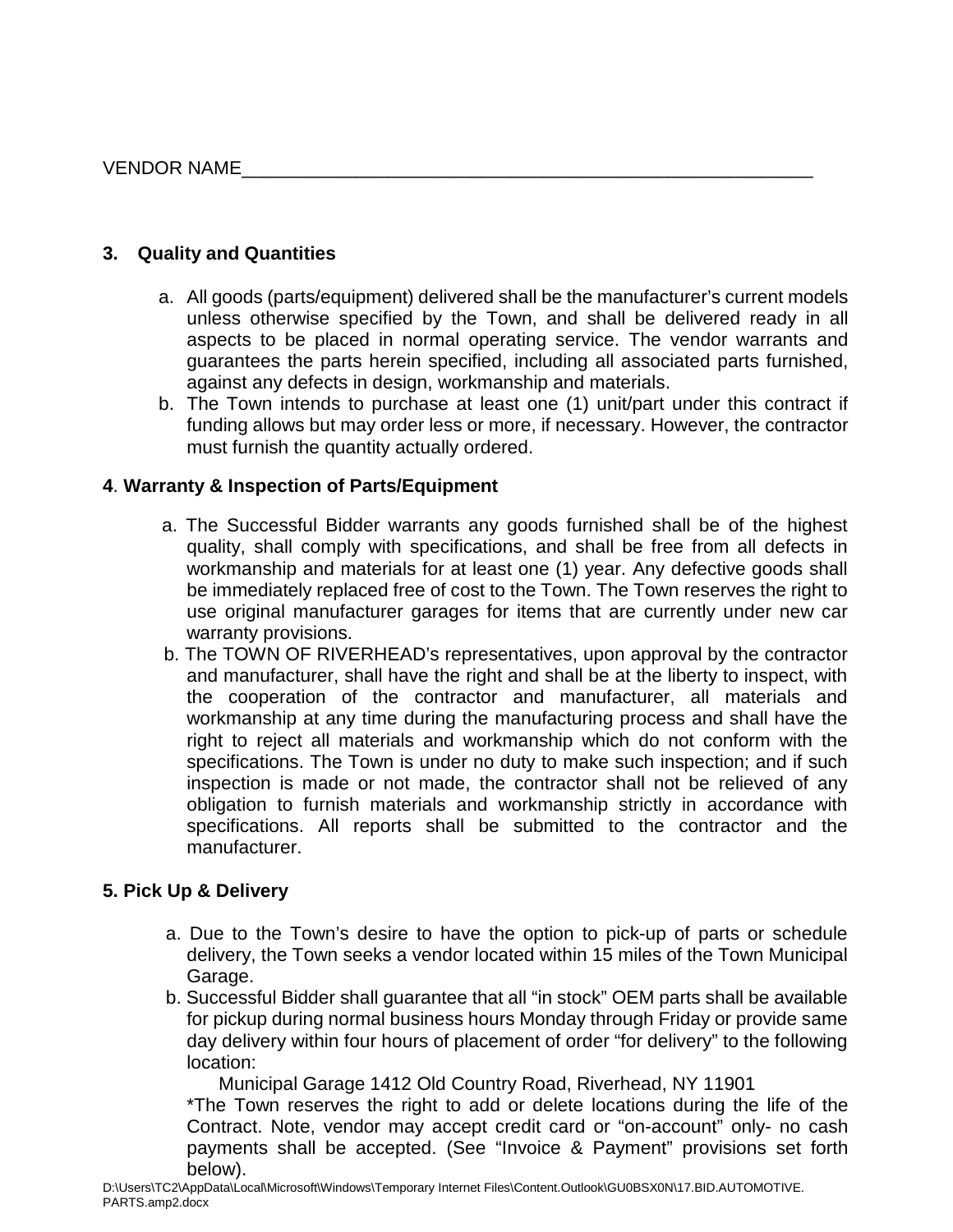- c. Successful Bidder shall deliver "out of stock" or specialty parts within twenty four (24) to thirty six (36) hours of placement of order.
- d. The Town must receive all products ordered within the time estimated by the vendor on the bid return sheet. In the event the successful bidder fails to deliver the specified items in good order within the time frame allowed, the TOWN reserves the right to purchase the product elsewhere, and any excess cost to the TOWN will be absorbed by such delinquent successful bidder.
- e. The Successful Bidder is responsible for all aspects of delivery, including, unloading of items from the delivery truck and the safe and secure placement of the items in the designated area and the Town accepts no responsibility for unloading and placing the items.
- f. In the event delivery of completed products under this contract shall be necessarily delayed because of strike, injunctions, government controls or by reason or any other cause of circumstance beyond the control of the contractor, the time of completion of delivery shall be extended by a number of days to be determined in each instance by mutual agreement between the Town and the Contractor.

## **6. Invoices & Payments**

- a. The vendor shall either accept a Town issued credit card or the vendor shall put the item(s) "on account" and submit an invoice for payment to the Town on a monthly basis. The vendor shall not accept cash payment for any item.
- b. All invoices, vouchers, packing slips and any correspondence shall include the following: date/time; description of item; identify the Town employee picking up the item. All invoices shall be submitted for payment to:

**Town Hall 200 Howell Ave. Riverhead, NY 11901**

# **Every invoice must identify the employee picking up the item.**

## **7. Contract Period**

The contract period for this bid award shall be for one (1) year from date of award with the option to extend the contract for one (1) additional twelve-month period, upon the mutual agreement of both parties.

#### **8. Municipal Indemnification**

The successful bidder must agree to save, keep, bear harmless and fully indemnify the Town and any of its officers, agents, or representatives from all damages, costs or expenses in law or equity that may at any time arise or be set up for an infringement of the patent rights of any person or persons in consequence of the use by the Town or by any of its officers, agents or representatives of articles supplied under the contract arising from bids submitted and of which the successful bidder and manufacturer are not lawfully entitled to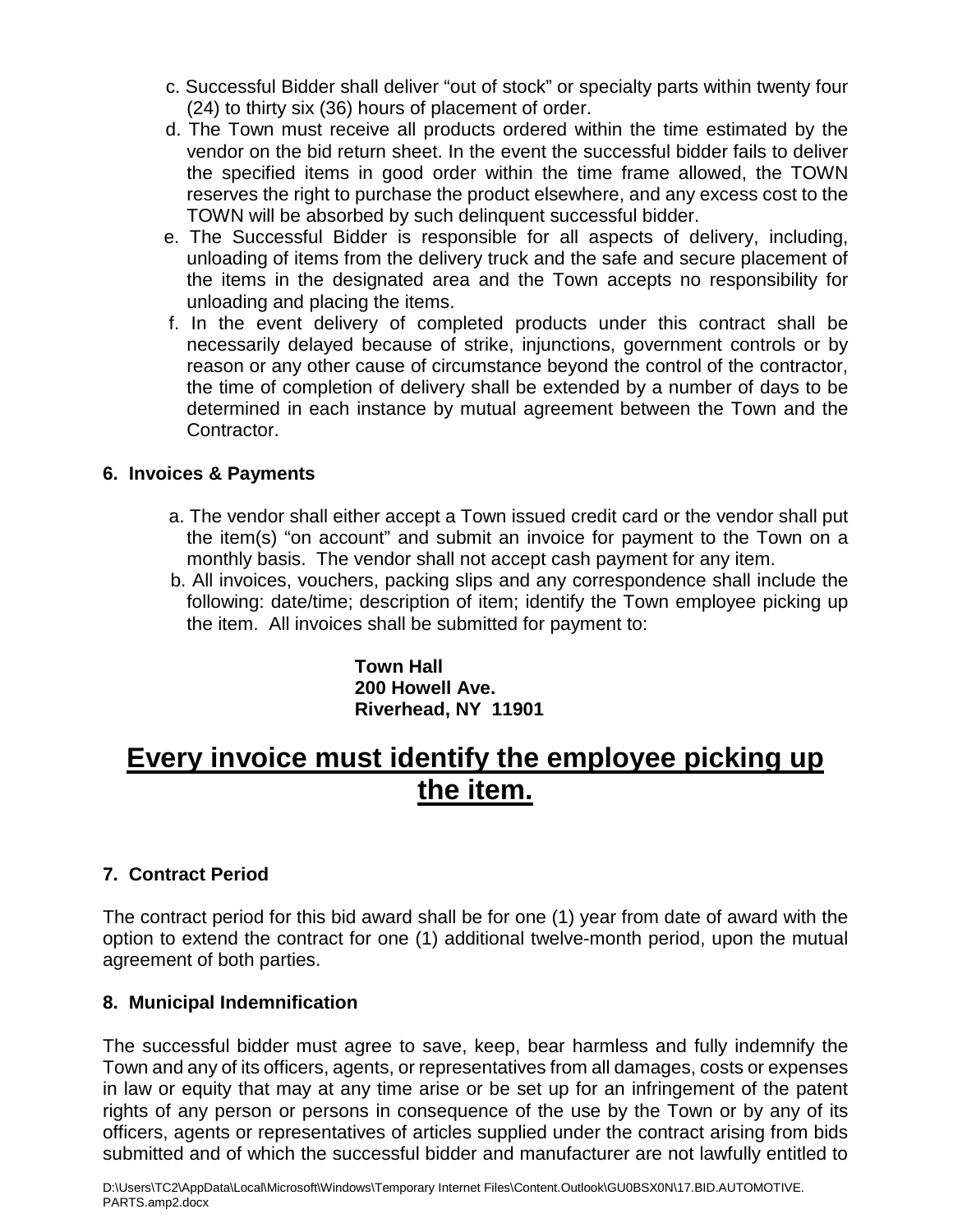sell, provided the Town gives the successful bidder and manufacturer prompt notice in writing of any suit and all information necessary to defend same.

VENDOR NAME\_\_\_\_\_\_\_\_\_\_\_\_\_\_\_\_\_\_\_\_\_\_\_\_\_\_\_\_\_\_\_\_\_\_\_\_\_\_\_\_\_\_\_\_\_\_\_\_\_\_\_\_\_\_\_

## **9. Confidential and Proprietary Information**

- a. All information contained in the Bid is subject to production under the New York Freedom of Information Act. Each Bidder shall be responsible for identifying all information in its Bid that it considers confidential and proprietary and not subject to release to the general public for any reason by including with its Bid a separate list entitled "Confidential and Proprietary Information". The list shall identify all such information and shall include the location of such information in the Bid, including page numbers, as well as an explanation as to why each piece of information is considered to be confidential and proprietary. All information not included on the list, even if marked as confidential or "proprietary, shall be considered public information and is subject to release at such time identified in the Town of Riverhead Procurement Policy and as required under the Freedom of Information Act.
- b. Reasons given for considering information within a Bid Response confidential or proprietary shall be legally justifiable, which is within the sole discretion of the County. Indicating that a Bid Response in its entirety is confidential and proprietary is not legally justifiable, is not acceptable, and may be grounds for the Town rejecting the Bid Response on the grounds that the Bid Response is not responsive.
- c. Limitations to Liability: Town of Riverhead assumes no responsibility and no liability for costs incurred by Successful Bidder in responding to this bid, including requests for additional information. The Town assumes no responsibility and shall not be liable in any way for the release to the public of information that is contained in the Bid Response.
- d. Bidder agrees to promptly provide any non-confidential information or materials required by the Town to respond to such requests, to the extent required by law.

## **10. Independent Contractor**

In the performance of this Agreement, the Bidder, including its employees, agents, and subcontractors shall act solely as an independent contractor, and nothing contained in or implied by this Agreement shall be construed at any time to create any other relationship between the Town and the Bidder, including employer and employee, partnership, principal and agent, or joint venture.

## **11. Assignment**

The Contract resulting from this bid and the compensation, which may become due thereunder are not assignable except with prior written approval of the Town.

## **12. Interpretation**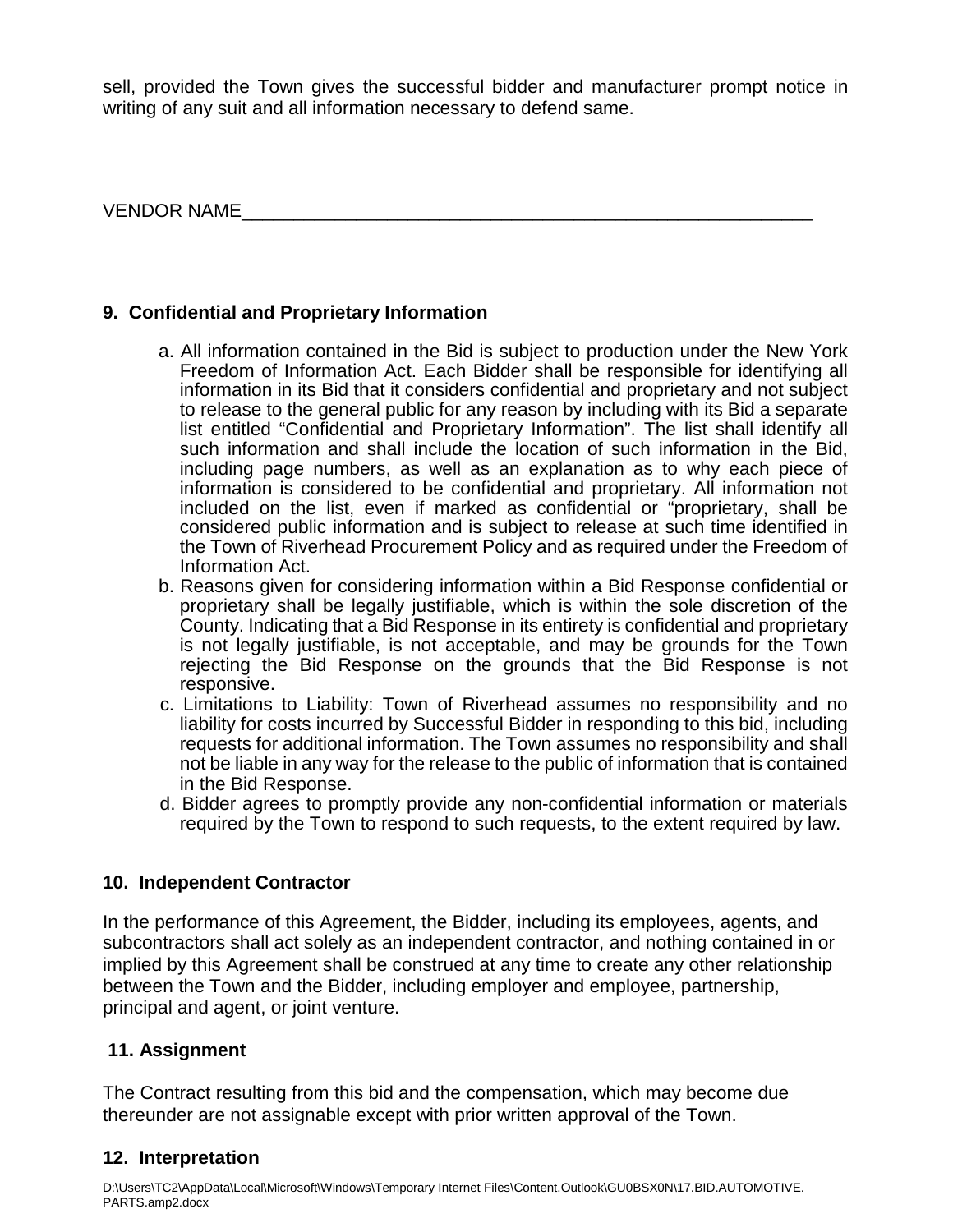The Contract resulting from this Solicitation shall be construed under the laws of the State of New York.

VENDOR NAME

### **13. Indemnification**

If a Contract is awarded, the Successful Bidder shall be required to indemnify, defend, and hold the County, its employees, and agents harmless from and against any and all claims, loss, liability, cost, and expenses, including attorney fees, howsoever arising or incurred, alleging personal injury, bodily injury, including death, or property damage arising out of or attributable to the Successful Bidder's performance of the Contract awarded.

## **14. Termination Process**

a. Termination for Convenience:

Notwithstanding anything contained herein, the Town may terminate this Agreement anytime, in whole or in part, without showing cause by providing thirty (30) days written notice to the Successful Bidder. The Town shall pay all reasonable costs incurred by the Successful Bidder up to the date of termination. The Successful Bidder shall not be reimbursed for any anticipatory profits, which have not been earned to the date of termination.

- b. The Successful Bidder shall be provided 30 days' notice of any termination not for cause and shall only perform such work during the 30-day notice period that is authorized in writing by the County's Purchasing Agent.
- c. This Agreement may be terminated by the Town upon at least seven (7) days' notice to the Successful Bidder in the event that: (1) the Work is permanently abandoned by the Town; (2) continued Work is deemed by the Town, in its sole discretion, not to be in the best interests of the Town; or (3) monies are no longer available or are not appropriated to fund the Work being performed or to be performed under this Agreement.
- d. Termination for Cause:

Notwithstanding anything contained herein, if the Successful Bidder fails to fulfill its obligation under this Agreement properly and on time or otherwise violates any provision of this Agreement, the Town may terminate this Agreement by written notice to the Successful Bidder. The notice shall specify the acts or omissions relied upon as cause for termination. All finished or unfinished goods or services provided by the Successful Bidder shall, at the Town's option, become the Town's property. The Town shall pay the successful Bidder fair and equitable compensation for satisfactory performance prior to receipt of notice of termination less the amount of damages caused by the Successful Bidder's breach. If the damages are more than the compensation payable to the Successful Bidder, the Successful Bidder shall remain liable after termination, and the Town may take all steps necessary to collect damages.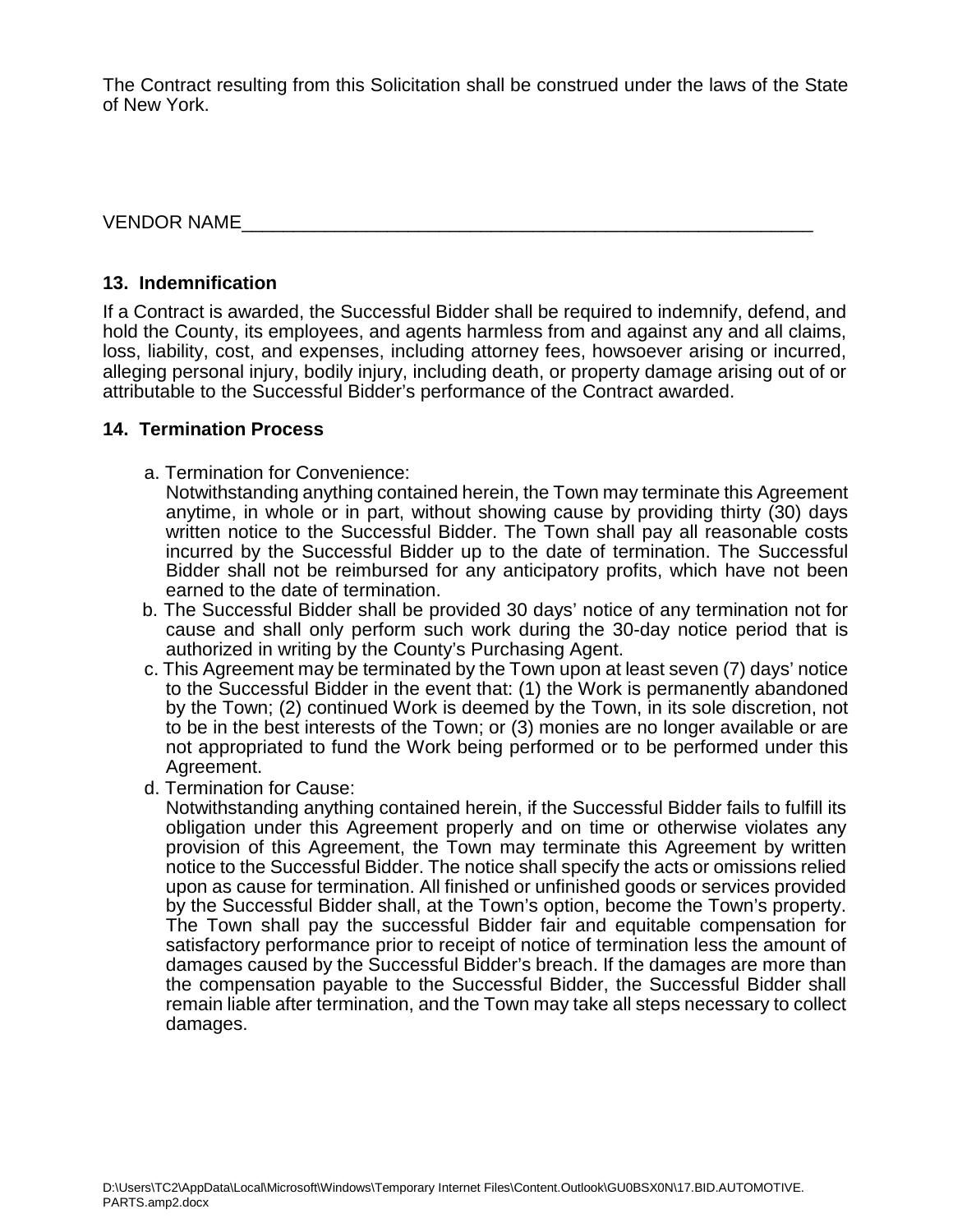# **AUTOMOTIVE PARTS 2017 PROPOSAL/BID SHEET**

#### **1. Company information**:

a. Name, physical address, mailing address, telephone number, fax number, the name of the primary contact for this bid, and the e-mail address for the primary contact and/or main office.

b. Confirm that the company is an authorized dealer/distributor of parts

Yes or NO

c. Identify the location for pick-up of parts.

## **2. Insurance**:

- a. Proof of Comprehensive General Liability Insurance, including products completed, contractual, property and personal injury in the amount of \$1,000,000.00 per occurrence and \$2,000,000.00 in the aggregate; and
- b. Proof of professional liability insurance in the amount of (\$1,000,000.00.); and
- c. Proof of Automotive/Equipment Liability (Bodily Injury and Property Damage) insurance in the amount of \$100,000 (per occurrence)/\$300,000 (total).

(Please annex proof of insurance.)

**3.** Identify or provide information regarding availability "in stock" or ability to supply within the time parameters set forth in the bid specifications: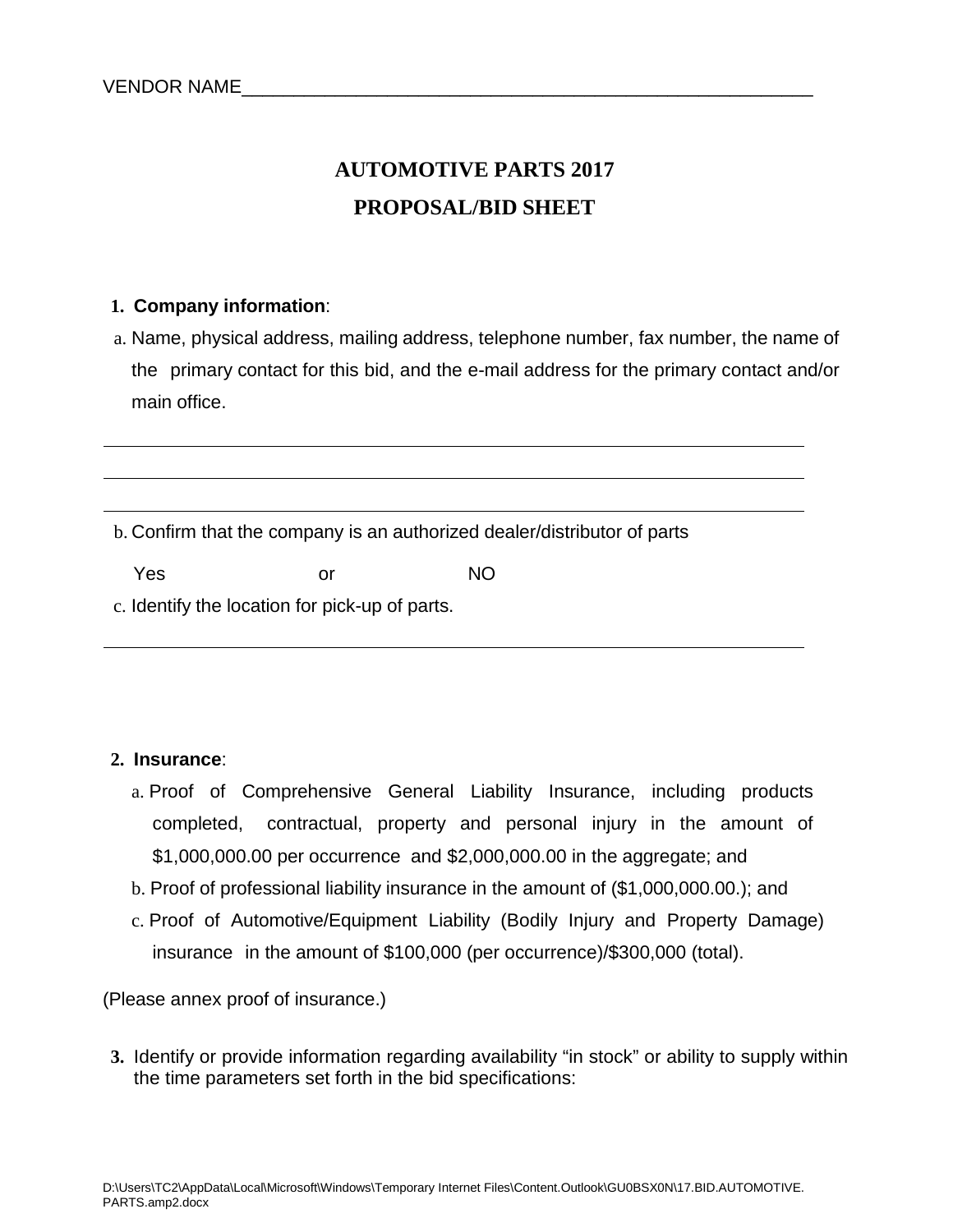|     | <b>GROUP</b>                                                          | <b>MANUFACTURER</b> | <b>DATE OF</b><br><b>PRICE LIST</b> | %DISCOUNT OFF<br><b>MANUFACTURER'S</b><br><b>PRICE LIST</b> |
|-----|-----------------------------------------------------------------------|---------------------|-------------------------------------|-------------------------------------------------------------|
| 1.  | AIR CONDITIONING PARTS<br>& SUPPLIES                                  |                     |                                     |                                                             |
| 2.  | <b>BEARINGS/SEALS</b>                                                 |                     |                                     |                                                             |
| 3.  | <b>BELTS &amp; HOSES</b>                                              |                     |                                     |                                                             |
| 4.  | <b>BRAKE CALIPERS</b>                                                 |                     |                                     |                                                             |
| 5.  | <b>BRAKE HYDRAULICE</b>                                               |                     |                                     |                                                             |
| 6.  | <b>BRAKE PARTS - ROTORS &amp;</b><br><b>DRUMS</b>                     |                     |                                     |                                                             |
| 7.  | CAPS-OIL, FUEL,<br><b>RADIATOR</b>                                    |                     |                                     |                                                             |
| 8.  | <b>CARBURETORS (NEW &amp;</b><br><b>REBUILT)</b>                      |                     |                                     |                                                             |
| 9.  | <b>CHEMICALS: SPRAY</b><br>CLEANERS, SILICONE,<br>LUBS, ETC.          |                     |                                     |                                                             |
| 10. | <b>COOLING SYSTEMS</b>                                                |                     |                                     |                                                             |
| 11. | <b>ELECTRONICS: POWER</b><br><b>WINDOW &amp; SEAT MOTORS,</b><br>ETC. |                     |                                     |                                                             |
| 12. | <b>EMISSIONS PARTS,</b><br><b>SENSORS</b>                             |                     |                                     |                                                             |
| 13. | <b>EXHAUST EQUIPMENT</b>                                              |                     |                                     |                                                             |
| 14. | FILTERS-AIR, OIL, PVC,<br><b>TRANSMISSION</b>                         |                     |                                     |                                                             |
| 15. | <b>FRONT END (CHASSIS</b><br>PARTS)                                   |                     |                                     |                                                             |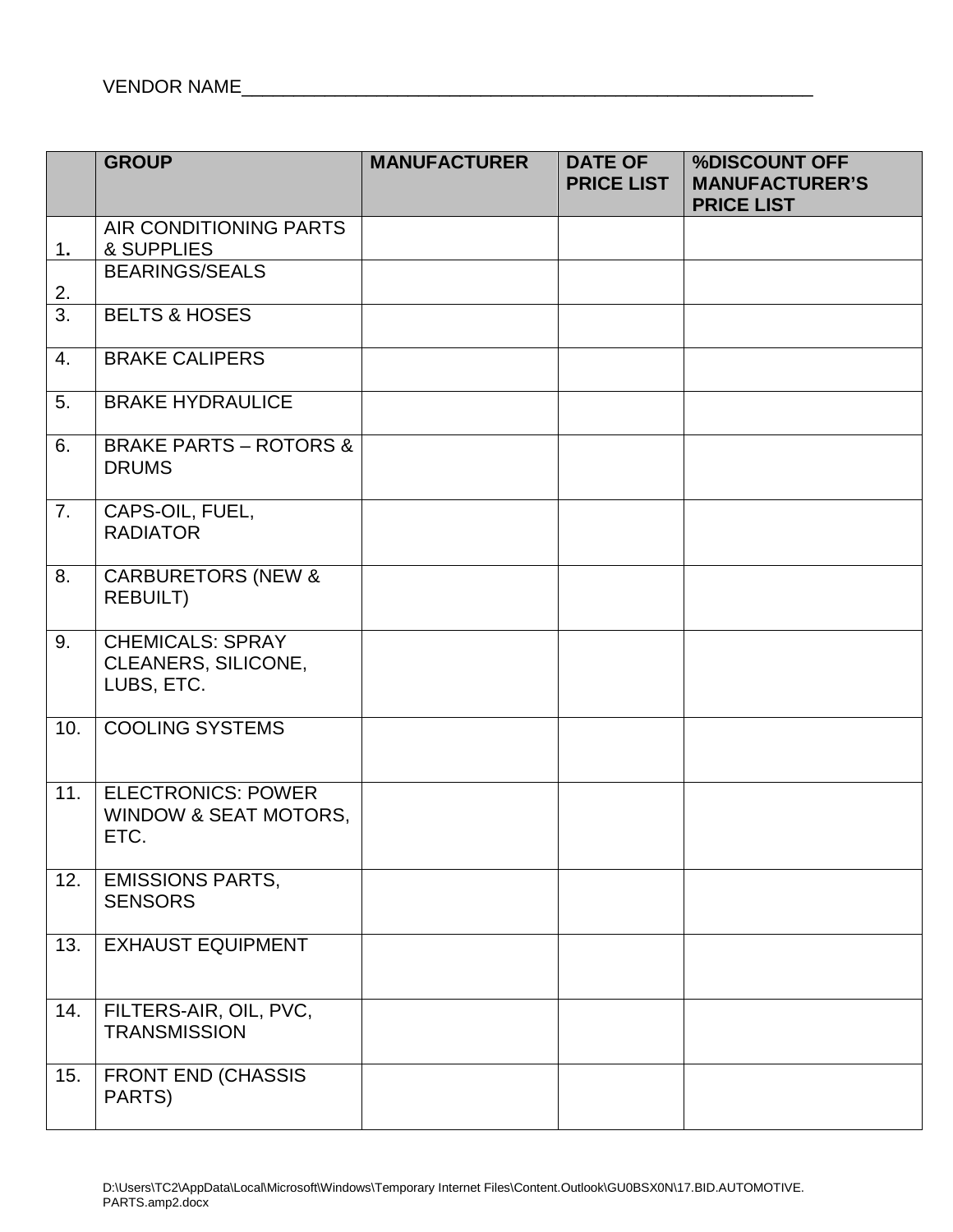|     | <b>GROUP</b>                                                    | <b>MANUFACTURER</b> | <b>DATE OF</b><br><b>PRICE LIST</b> | % DISCOUNT OFF<br><b>MANUFACTURER'S</b><br><b>PRICE LIST</b> |
|-----|-----------------------------------------------------------------|---------------------|-------------------------------------|--------------------------------------------------------------|
| 16. | <b>FUEL INJECTORS</b>                                           |                     |                                     |                                                              |
| 17. | <b>FUEL PUMPS</b>                                               |                     |                                     |                                                              |
| 18. | <b>GASKETS &amp; SEALS (OIL</b><br>SEALS, ETC.)                 |                     |                                     |                                                              |
| 19. | <b>HARDWARE (LUG NUTS,</b><br>STUDS, ETC.)                      |                     |                                     |                                                              |
| 20. | <b>IGNITION PARTS (WIRES,</b><br>ETC.)                          |                     |                                     |                                                              |
| 21, | <b>KEY BLANKS</b>                                               |                     |                                     |                                                              |
| 22. | <b>LIGHTING</b>                                                 |                     |                                     |                                                              |
| 23. | PLUGS, SWITCHES, ETC.                                           |                     |                                     |                                                              |
| 24. | <b>RADIATOR &amp; HEATER</b><br><b>CORES</b>                    |                     |                                     |                                                              |
| 25. | <b>SHOCK ABSORBERS</b>                                          |                     |                                     |                                                              |
| 26. | <b>SPARK PLUGS</b>                                              |                     |                                     |                                                              |
| 27. | <b>STARTERS &amp;</b><br><b>GENERATORS</b><br>(REMANURACTURED)  |                     |                                     |                                                              |
| 28. | TIRE REPAIR (PLUGS,<br>PATCHES, VALVES, WHEEL<br>WEIGHTS, ETC.) |                     |                                     |                                                              |
| 29. | TUNE UP PARTS,<br><b>DISTRIBUTOR CAPS,</b><br>ROTORS, WIRES     |                     |                                     |                                                              |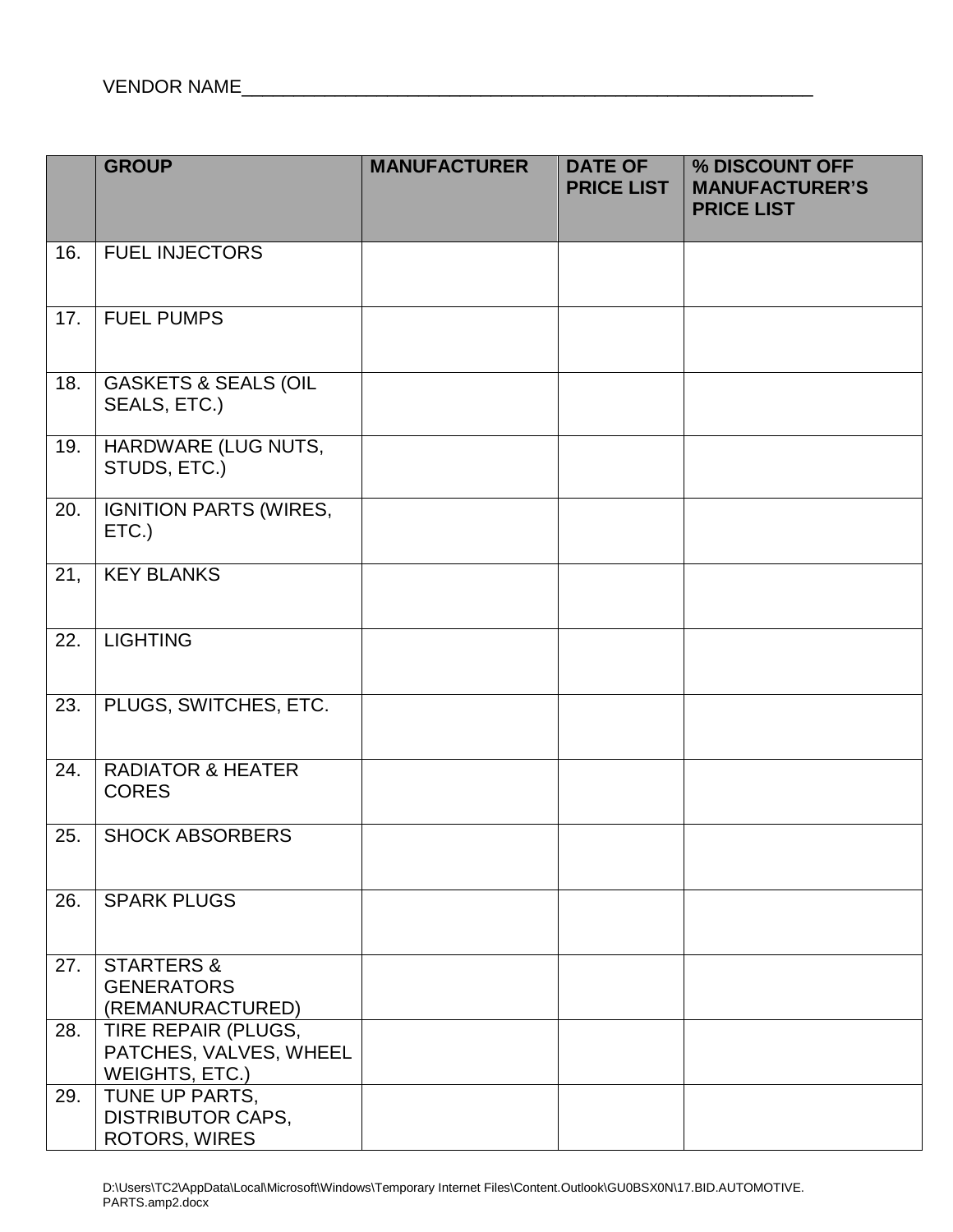## VENDOR NAME\_\_\_\_\_\_\_\_\_\_\_\_\_\_\_\_\_\_\_\_\_\_\_\_\_\_\_\_\_\_\_\_\_\_\_\_\_\_\_\_\_\_\_\_\_\_\_\_\_\_\_\_\_\_\_

|     | <b>GROUP</b>                             | <b>MANUFACTURER</b> | <b>DATE OF</b><br><b>PRICE LIST</b> | % DISCOUNT OFF<br><b>MANUFACTURER'S</b><br><b>PRICE LIST</b> |
|-----|------------------------------------------|---------------------|-------------------------------------|--------------------------------------------------------------|
| 30. | UNIVERSAL JOINTS                         |                     |                                     |                                                              |
| 31. | <b>WATER PUMPS</b>                       |                     |                                     |                                                              |
| 32. | <b>WINDSHIELD WASHER</b><br><b>FLUID</b> |                     |                                     |                                                              |
| 33. | <b>WINDSHIELD WIPER</b><br><b>MOTORS</b> |                     |                                     |                                                              |
| 34. | <b>WIPER BLADES</b>                      |                     |                                     |                                                              |
|     |                                          |                     |                                     |                                                              |
| 22. | <b>LIGHTING</b>                          |                     |                                     |                                                              |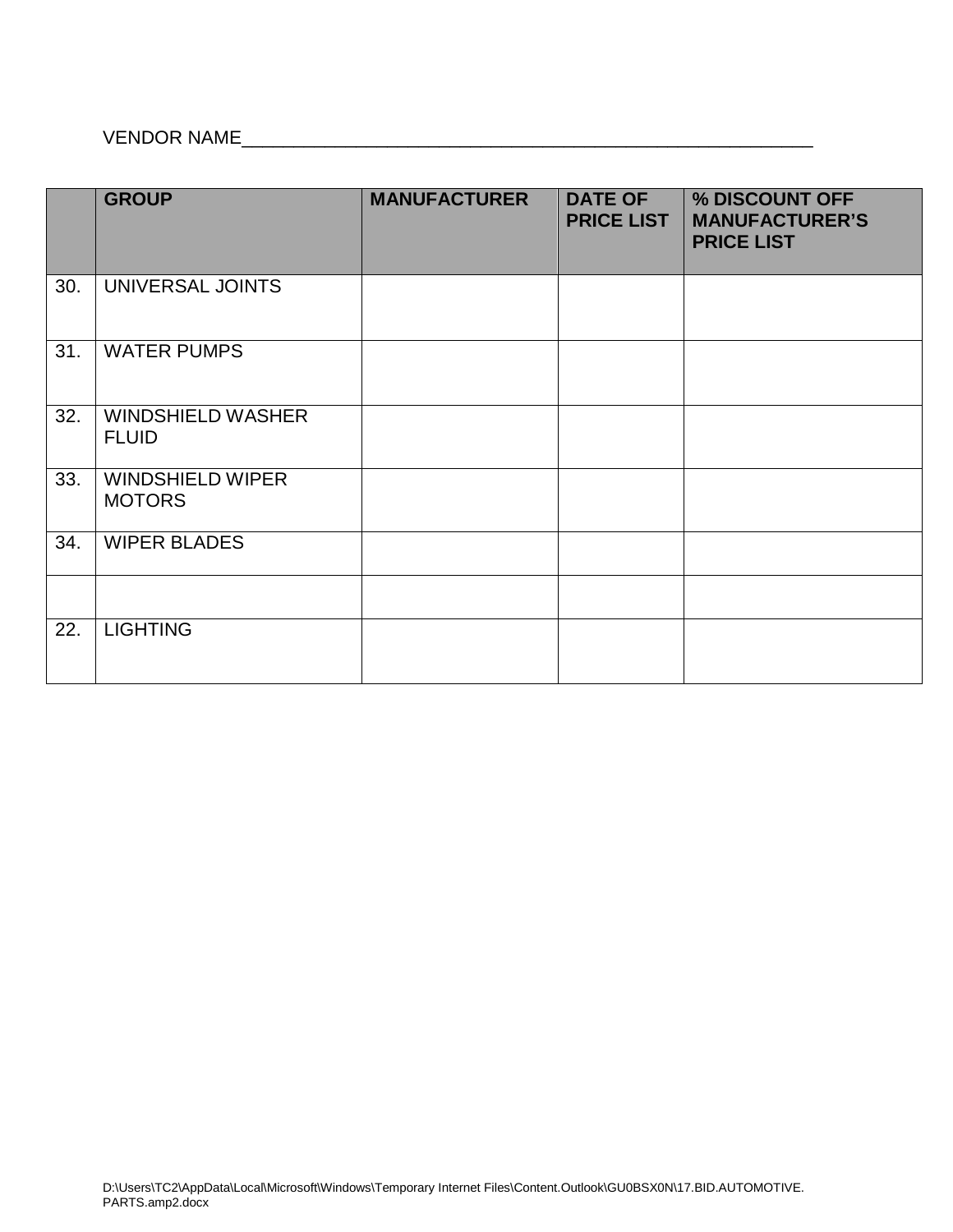#### **NON-COLLUSIVE CERTIFICATE**

#### (MUST BE COMPLETED. SIGNED. NOTARIZED AND RETURNED WITH BID)

UNDER PENALTIES OF PERJURY:

(bidder), being duly sworn, deposes and says:

- A) This bid or proposal has been independently arrived at without collusion with any other bidder or with any competitor or potential competitor;
- B) This bid or proposal has not knowingly been disclosed, prior to the opening of bids or proposals for this project, to any other bidder, competitor, or potential competitor;
- C) No attempt has been made or will be made to induce any other person, partnership, or corporation to submit or not to submit a bid or proposal;
- D) The person signing this bid or proposal certifies that he has been fully informed regarding the accuracy of the statements contained in this certification, and under penalties of perjury, affirms the truth thereof, such penalties being applicable to the bidder as the person signing on its behalf; and
- E) That the attached hereto (if a corporate bidder) is a certified copy of a resolution authorizing the execution of this certificate by the signatory of this bid or proposal on behalf of the corporate bidder.

Corporation:

(PRINT CORPORATION NAME)

By:

(SIGNATURE) (TITLE)

Address: \_\_\_\_\_\_\_\_\_\_\_\_\_\_\_\_\_\_\_\_\_\_\_\_\_\_\_\_\_\_\_\_\_\_\_\_\_\_\_\_\_\_\_\_\_\_\_\_\_\_\_\_\_\_\_

Sworn to before me this

day of , 2017

Notary Public

\_\_\_\_\_\_\_\_\_\_\_\_\_\_\_\_\_\_\_\_\_\_\_\_\_\_\_\_\_\_\_\_\_\_\_\_\_\_\_\_\_\_\_\_\_\_\_\_\_\_\_\_\_\_\_\_\_\_\_\_\_\_\_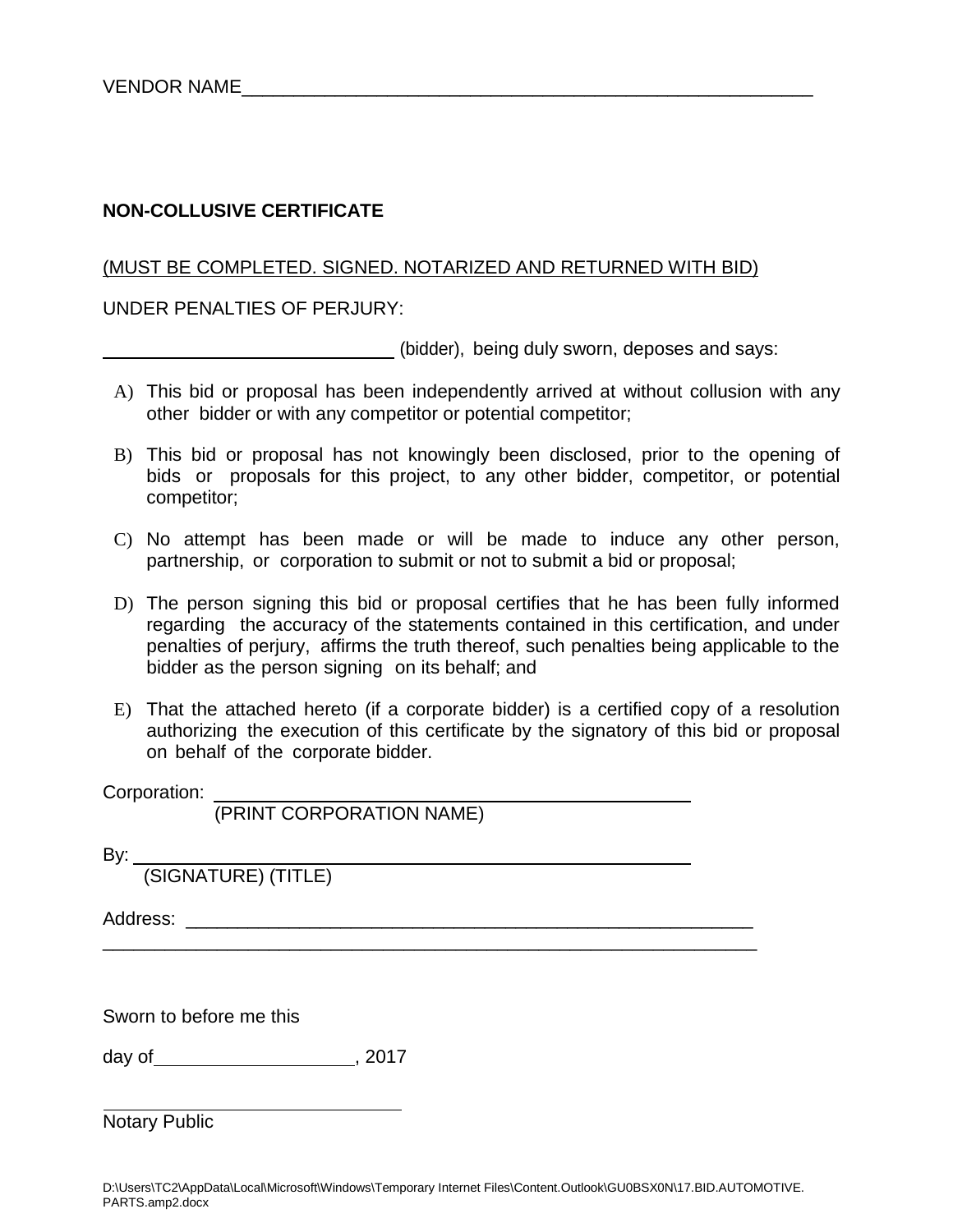VENDOR NAME

I/WE FULLY UNDERSTAND THAT THE ACCEPTANCE OF THIS BID IS SUBJECT TO THE PROVISIONS OF SECTION 103A AND 103B OF THE GENERAL MUNICIPAL LAW.

| DATE: ______________________ |  |
|------------------------------|--|
|                              |  |